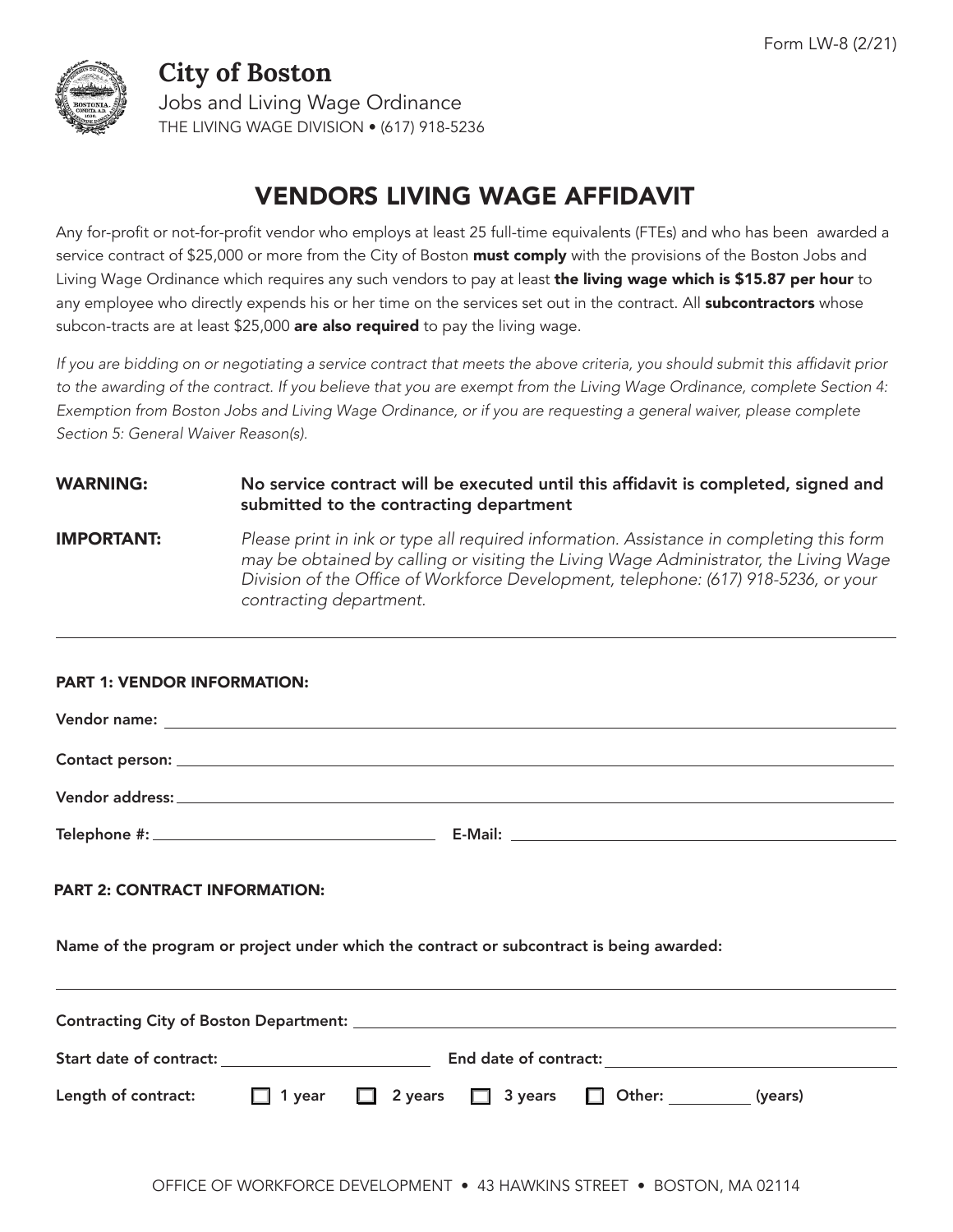### PART 3: ADDITIONAL INFORMATION

Please answer the following questions regarding your company or organization:

- 1. Total number of "FTE" employees which you employ company-wide (full time + combined part-time employees) (Example: 24 full-time staff  $+ 2$  part-time staff working 20 hours a week = 25 FTEs.)  $\quad \_$
- 2. Total number of individual employees who will be assigned to work on the above-stated contract:  $\equiv$
- 3. Do you anticipate hiring any additional employees to perform the work of the service contract?
	- $\square$  Yes  $\square$  No
- 4. If yes, how many additional FTEs do you plan to hire?

#### PART 4: EXEMPTION FROM THE BOSTON JOBS AND LIVING WAGE ORDINANCE

Any vendor who qualifies may request one of the four categories of exemptions from the provisions of the Boston Jobs and Living Wage Ordinance by completing the section below. Attach any pertinent documents to this application to prove that you are exempt from the Boston Jobs and Living Wage Ordinance.

Please check the appropriate box(es) below indicating your exemption request. **NOTE: Unless you receive written con**firmation from The Living Wage Division approving your exemption request, you remain covered by the Boston Jobs and Living Wage Ordinance.

#### Exemption Categories:

- Construction contract awarded by the City of Boston and is subject to the state prevailing wage law;
- Contract awarded to a youth program, provided that the contract is for stipends to youth in the program. "Youth П Program" means any city, state, or federally funded program which employs youth, as defined by city, state, or federal guidelines, during the summer, or as part of a school to work program, or in other related seasonal or parttime program;
- Contract awarded to a work-study or cooperative educational program, provided that the contract is for stipends to students in the program; or
- Contract awarded to a vendor who provide services to the City and is awarded to a vendor who provides trainees П with a stipend or wage as part of a job training program and provides the trainees with additional services, which may include but are not limited to room and board, case management, and job readiness services, and provided further that the trainees do not replace current City-funded positions.

Please give a full statement describing in detail which of the four exemptions applies to your contract and the reasons your contract is exempt from the Boston Jobs and Living Wage Ordinance (attach additional sheets if necessary).